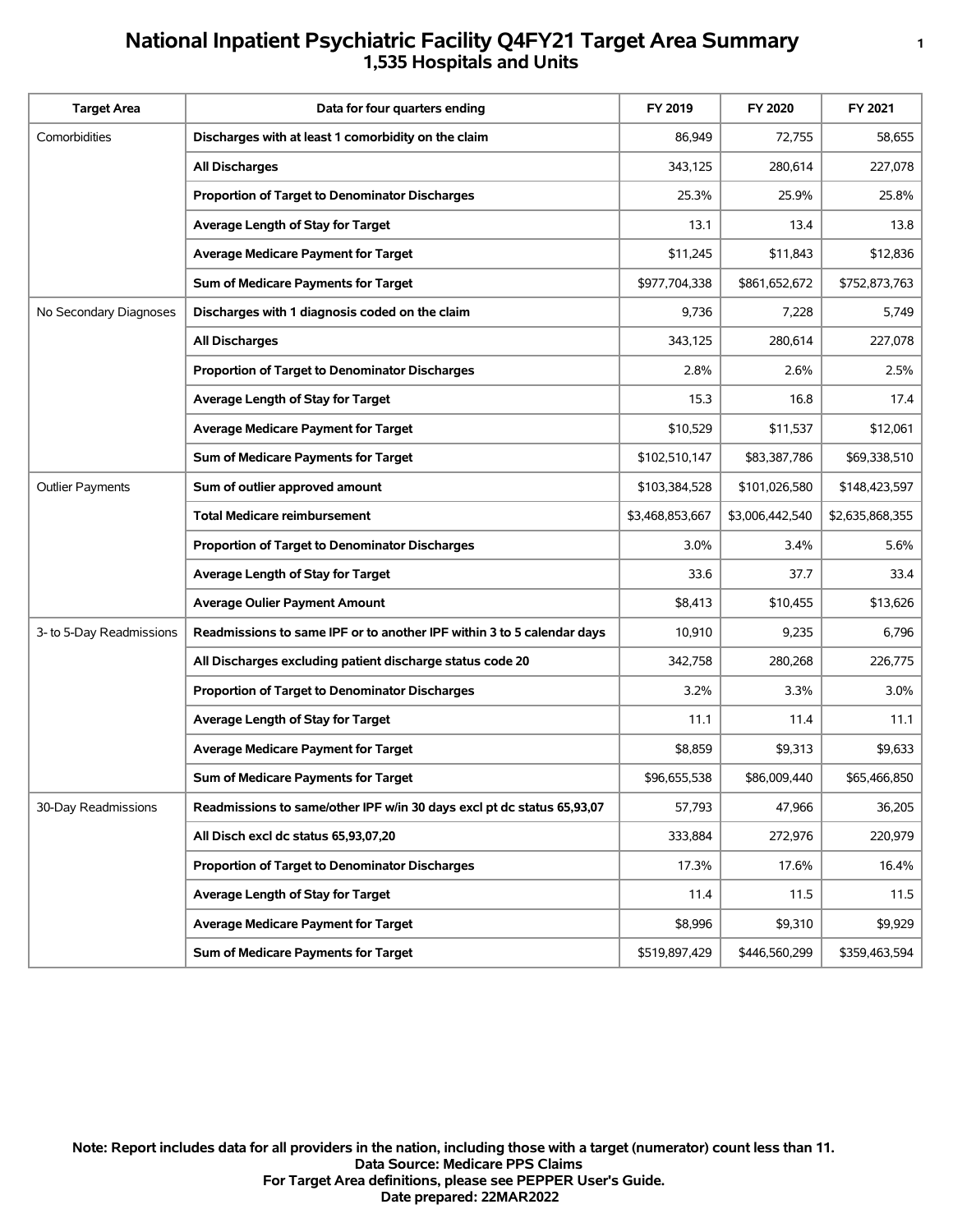## **National Inpatient Psychiatric Facility Q4FY21 Target Area Summary <sup>2</sup> 964 Units Only**

| <b>Target Area</b>       | Data for four quarters ending                                          | FY 2019         | FY 2020         | FY 2021         |
|--------------------------|------------------------------------------------------------------------|-----------------|-----------------|-----------------|
| Comorbidities            | Discharges with at least 1 comorbidity on the claim                    | 55,151          | 46,166          | 36,818          |
|                          | <b>All Discharges</b>                                                  | 197,064         | 160,525         | 128,596         |
|                          | Proportion of Target to Denominator Discharges                         | 28.0%           | 28.8%           | 28.6%           |
|                          | Average Length of Stay for Target                                      | 12.7            | 13.2            | 13.7            |
|                          | <b>Average Medicare Payment for Target</b>                             | \$11,494        | \$12,237        | \$13,489        |
|                          | Sum of Medicare Payments for Target                                    | \$633,932,036   | \$564,948,775   | \$496,619,878   |
| No Secondary Diagnoses   | Discharges with 1 diagnosis coded on the claim                         | 1,507           | 894             | 555             |
|                          | <b>All Discharges</b>                                                  | 197,064         | 160,525         | 128,596         |
|                          | Proportion of Target to Denominator Discharges                         | 0.8%            | 0.6%            | 0.4%            |
|                          | Average Length of Stay for Target                                      | 11.8            | 10.4            | 12.9            |
|                          | <b>Average Medicare Payment for Target</b>                             | \$9,054         | \$8,055         | \$11,185        |
|                          | Sum of Medicare Payments for Target                                    | \$13,644,350    | \$7,201,320     | \$6,207,697     |
| <b>Outlier Payments</b>  | Sum of outlier approved amount                                         | \$87,820,245    | \$84,798,880    | \$127,146,948   |
|                          | <b>Total Medicare reimbursement</b>                                    | \$2,024,735,309 | \$1,752,884,733 | \$1,564,305,681 |
|                          | Proportion of Target to Denominator Discharges                         | 4.3%            | 4.8%            | 8.1%            |
|                          | Average Length of Stay for Target                                      | 32.0            | 36.0            | 33.6            |
|                          | <b>Average Oulier Payment Amount</b>                                   | \$8,176         | \$10,654        | \$14,305        |
| 3- to 5-Day Readmissions | Readmissions to same IPF or to another IPF within 3 to 5 calendar days | 6,153           | 5,209           | 3,750           |
|                          | All Discharges excluding patient discharge status code 20              | 196,766         | 160,248         | 128,341         |
|                          | <b>Proportion of Target to Denominator Discharges</b>                  | 3.1%            | 3.3%            | 2.9%            |
|                          | Average Length of Stay for Target                                      | 10.3            | 10.8            | 10.6            |
|                          | Average Medicare Payment for Target                                    | \$8,622         | \$9,270         | \$9,853         |
|                          | Sum of Medicare Payments for Target                                    | \$53,051,682    | \$48,285,446    | \$36,948,740    |
| 30-Day Readmissions      | Readmissions to same/other IPF w/in 30 days excl pt dc status 65,93,07 | 32,397          | 26,811          | 19,944          |
|                          | All Disch excl dc status 65,93,07,20                                   | 191,806         | 156,136         | 125,100         |
|                          | Proportion of Target to Denominator Discharges                         | 16.9%           | 17.2%           | 15.9%           |
|                          | Average Length of Stay for Target                                      | 10.7            | 10.9            | 11.1            |
|                          | <b>Average Medicare Payment for Target</b>                             | \$8,851         | \$9,217         | \$10,153        |
|                          | Sum of Medicare Payments for Target                                    | \$286,757,265   | \$247,111,055   | \$202,485,090   |